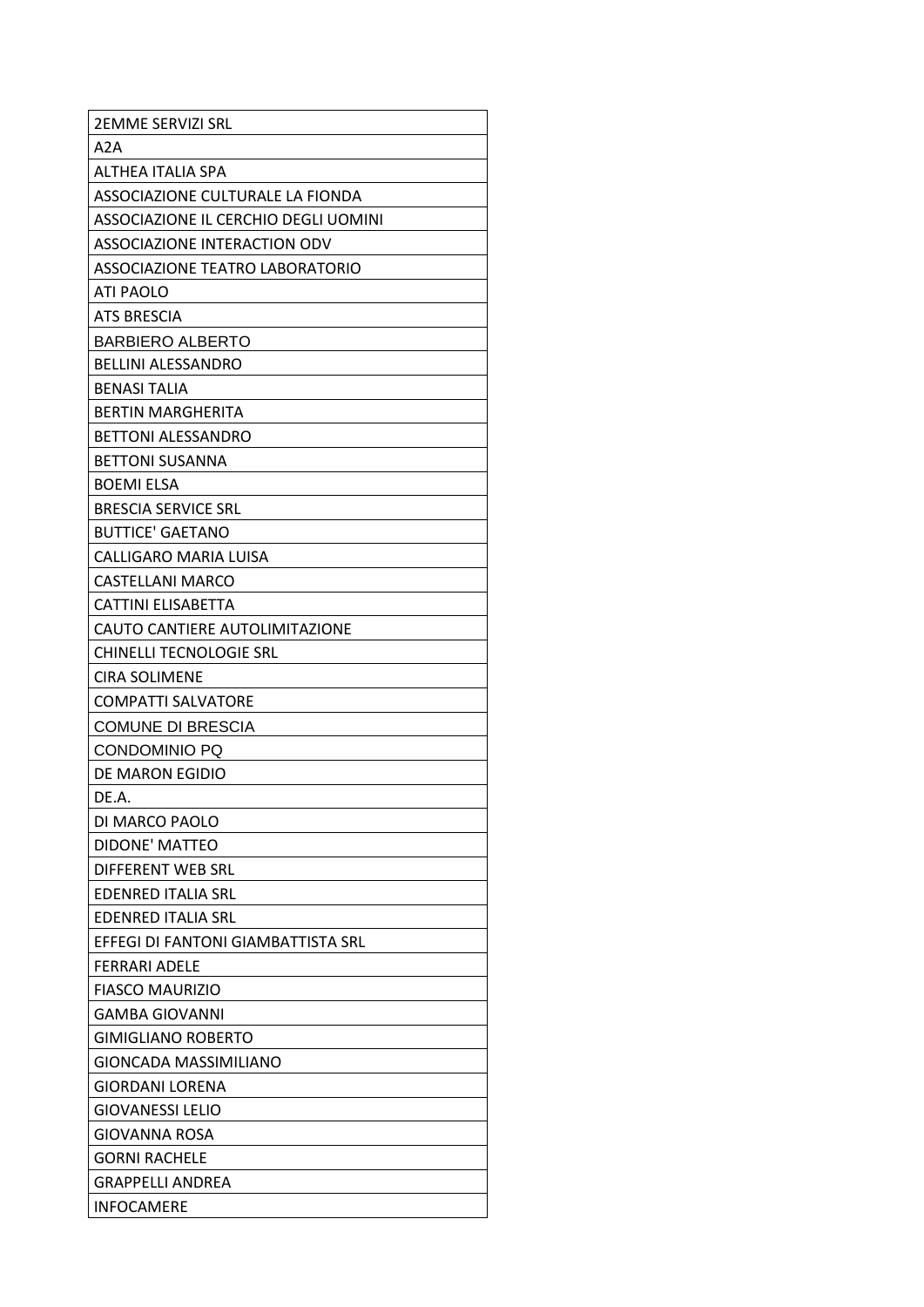| <b>INFOCOPY SRL</b>                             |  |
|-------------------------------------------------|--|
| <b>INGROS CARTA GIUSTACCHINI SPA</b>            |  |
| <b>IUBINI LUCA</b>                              |  |
| LINGUANTI SAVERIO                               |  |
| <b>LOGMEIN IRELAND LIMITED</b>                  |  |
| LOGMEIN IRELAND UNLIMITED COMPANY               |  |
| <b>LOI STEFANO</b>                              |  |
| <b>MALOBER SRLS</b>                             |  |
| <b>MARNIGA ASS.NI - AGENTE ITAS</b>             |  |
| <b>MARTINI MICHELA</b>                          |  |
| <b>MASCIA KETTY BONETTI</b>                     |  |
| <b>MEO PATRIZIA</b>                             |  |
| <b>MERIGHI PATRICK</b>                          |  |
| <b>MESAK SRL</b>                                |  |
| <b>MIRAPRATICHE</b>                             |  |
| <b>MONDOFFICE SRL</b>                           |  |
| MONTESSORI BRESCIA SOC. COOP. SOCIALE           |  |
| <b>NANNIZZI EMANUELE</b>                        |  |
| <b>NATALINI FRANCESCO</b>                       |  |
| <b>OFFICE DEPOT ITALIA SRL</b>                  |  |
| OFFICE STORE GIUSTACCHINI SRL                   |  |
| <b>OLIVERI LUIGI</b>                            |  |
| <b>OPTIMA SRL</b>                               |  |
| ORATORIO SANT'AFRA                              |  |
| ORDINE DEGLI ASSISTENTI SOCIALI DELLA LOMBARDIA |  |
| <b>PACIONI PATRIZIO</b>                         |  |
| PAGANI VFRA                                     |  |
| PAGLIARI ANDREA                                 |  |
| PAOLI STEFANO                                   |  |
| PARDUCCI MAURO                                  |  |
| PETROLCAM SRL                                   |  |
| PIZZI LUCA                                      |  |
| PONTI ALBERTO                                   |  |
| <b>RECENTI DIEGO</b>                            |  |
| SANITARIA SERVIZI AMBIENTALI SRL                |  |
| <b>SERAFINI ELEONORA</b>                        |  |
| <b>SETTE SERGIO</b>                             |  |
| <b>SOLCO BRESCIA</b>                            |  |
| SONIA CAFFU'                                    |  |
| SONIA CAFFU'                                    |  |
| STUDIO ASSOCIATO FORTI-REALI                    |  |
| <b>STUDIO PANNI VIVENZI</b>                     |  |
| <b>STUDIO SIGAUDO</b>                           |  |
| <b>TAGLIETTI RENZO</b>                          |  |
| <b>TANFOGLIO GABRIELLA</b>                      |  |
| TELECOM ITALIA -TIM                             |  |